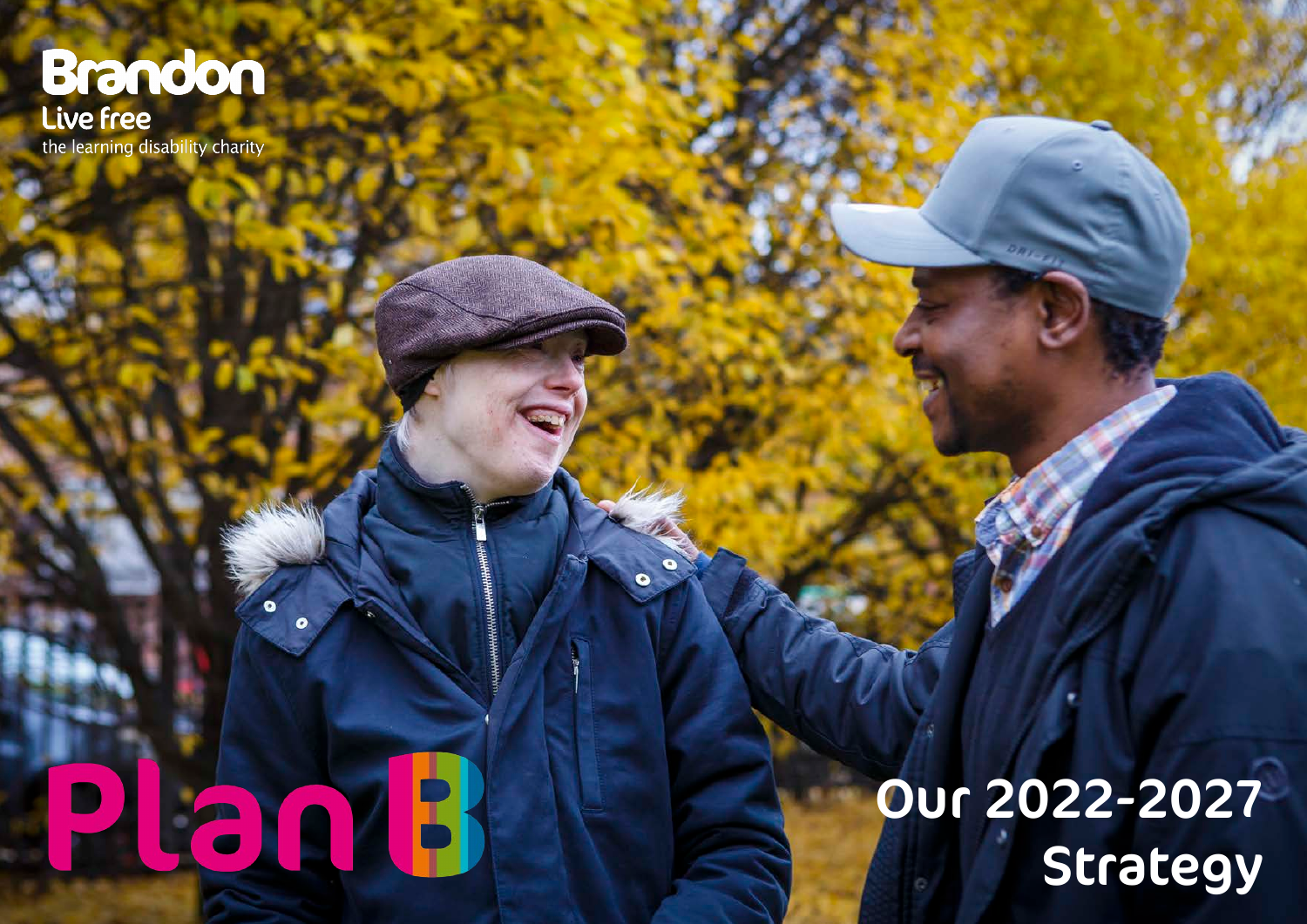We have made a new strategy for Brandon called Plan B. It is a five year plan that shows what we will do to help people achieve things that are important to them.

We've called it Plan B because we think we need to do some things differently to make sure everyone has the choices and opportunities they want.

We talked to lots of people about what they would like to happen in Plan B. This included the people we support, our staff, the families of people we support and our commissioners. We called this **Brandon's Big Conversation.** 

We listened carefully as everyone told us what was important to them. We have included the things we learned from everyone in this plan.

**This summary sets out the main parts of Plan B:**

- **• What** we want to achieve: **Our Vision**
- **• Why** we want to achieve it: **Our Purpose**
- **• How** we will achieve our vision: **Our Values**
- **• What** we will do to make that vision happen: **Our commitments for 2027**







### A world where people of different abilities truly belong

This is what people told us they would like the future to be.

Our vision is what we want to achieve.

Plan B sets out how we will achieve our vision.

## Our Vision Our Purpose

We work alongside people of different ability so they are able to create opportunity and feel empowered to live the life they want

Our purpose is the reason why Brandon exists.

It was written by people we support.

It is the reason behind all the actions we take at Brandon.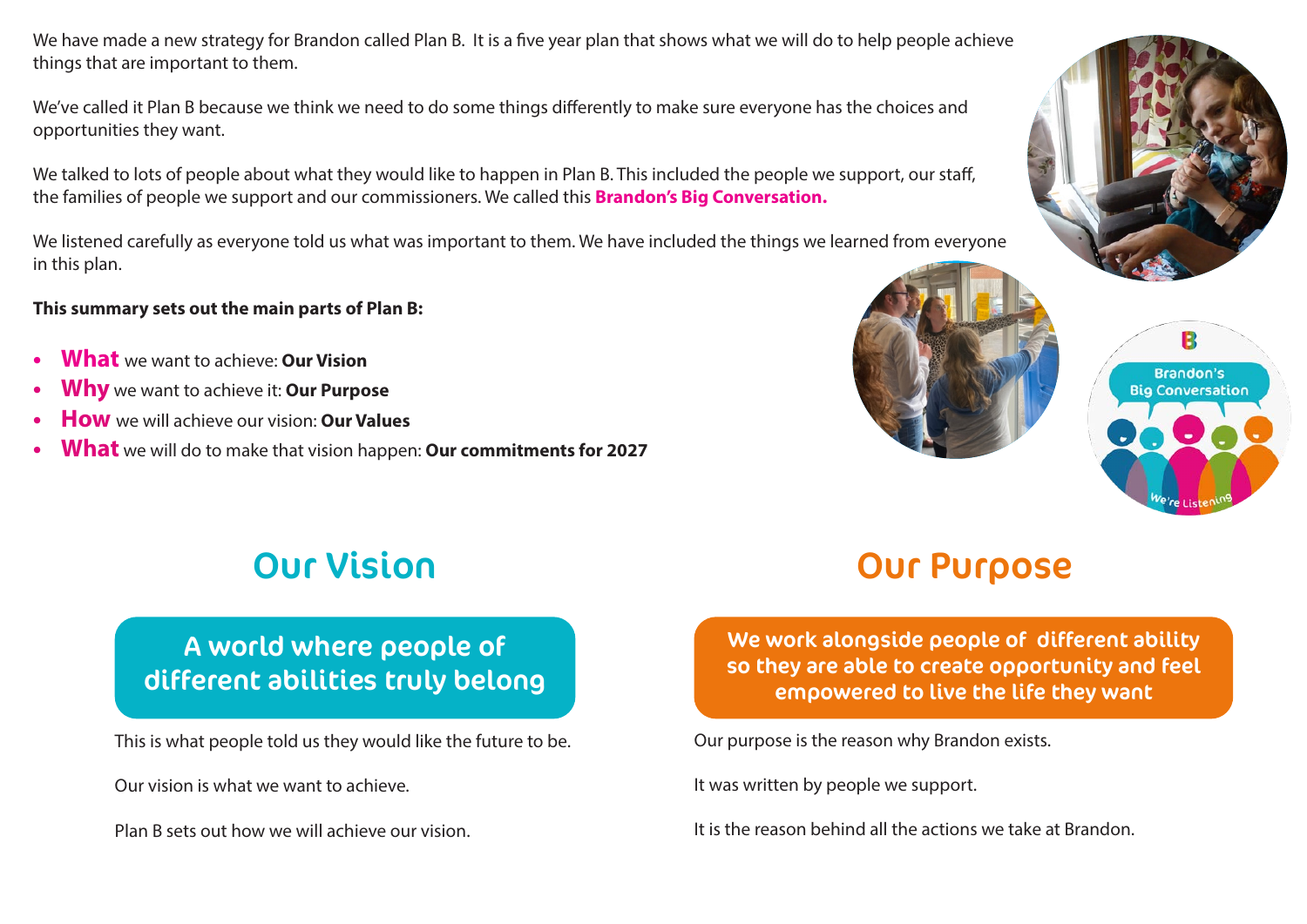## Our values

#### Our five core values



#### This is what we will do to put those values into action